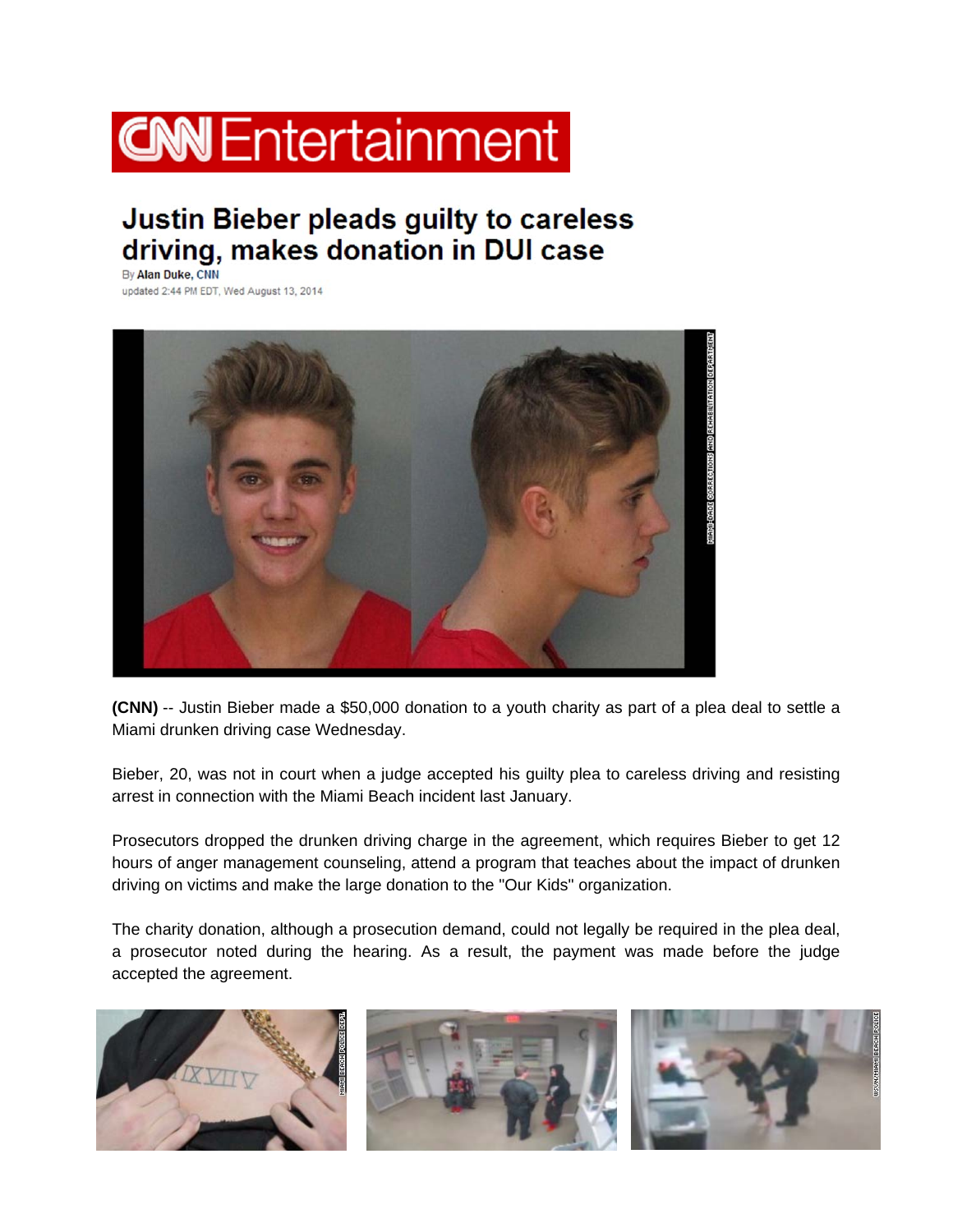Judge William Altfield delivered a lecture to Bieber, which he hoped his lawyers would relay to their client, asking him to become a better role model for his young fans.

"I hope that he realizes that his actions not only lead to consequences that affect him, but they lead to consequences that affect others who are looking up to him as a role model," the judge said. Although Bieber has never been charged with a felony crime or a drug charge -- and he has never been in drug or alcohol rehab -- the judge compared the singer to actor Robert Downey Jr. when he was young.

Altfield said that Downey got into trouble "because of the drugs, because of the alcohol, because of the fame, because of all of the pressures that he had on a daily basis and look at what he's done with his life. He turned himself around."

"Here is someone who is young," Altfield said of Bieber. "His whole life is ahead of him and he just hopefully will get the message. He will grow up. He will use all of his talents positively for young persons."

The lead prosecutor, in a written statement to CNN, said "the strengths and weaknesses of the case" led both sides to agree to the plea deal.

"The ultimate purpose of the Miami Beach Police Department's initial traffic stop was to end some rash juvenile type conduct before a tragedy occurred," State Attorney Katherine Fernandez Rundle said. "The intervention and counseling parts of the plea should provide a pathway toward adult responsibility."

Miami Beach Police Chief Raymond Martinez said officers arrested Bieber January 23 after they saw him driving a yellow Lamborghini in a race against a red Ferrari in a residential area. The cars were speeding at about 55 to 60 mph in a 30 mph zone, he said.

Police said Bieber was argumentative during the arrest and failed a field sobriety test. Bieber has had a number of run-ins with the law in recent months

.

In July, a judge in Los Angeles ordered Bieber to pay \$80,900 restitution for damaging his former neighbor's mansion by throwing eggs.

The pop star accepted a plea deal to settle a vandalism charge that puts him on probation for two years. The probation will be supervised until he completes 12 weekly anger management sessions, works five days of community labor and pays the restitution.

He was charged with assault in January after he was accused of hitting his limousine driver in Toronto.